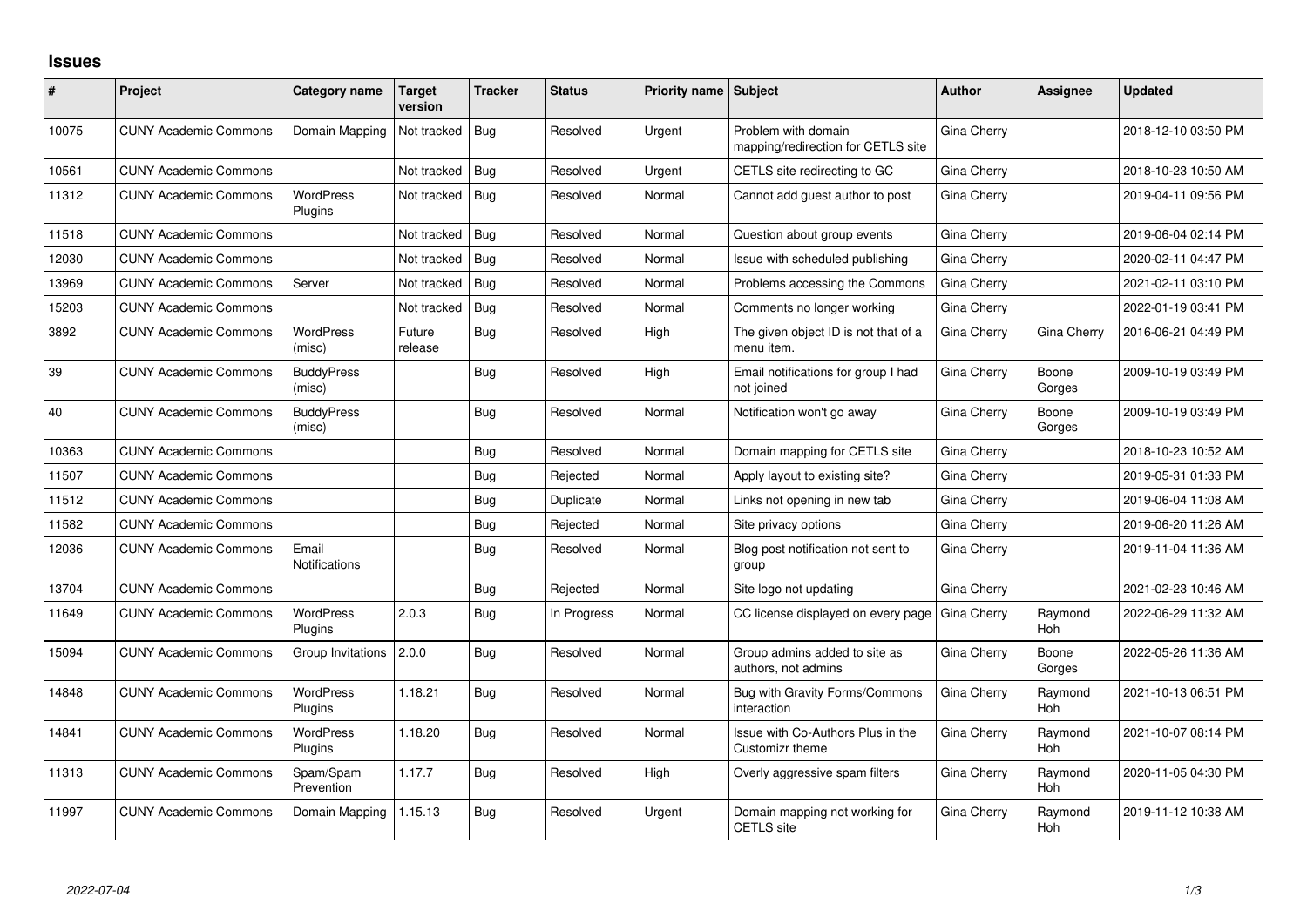| #     | Project                      | Category name                 | <b>Target</b><br>version | <b>Tracker</b> | <b>Status</b> | <b>Priority name Subject</b> |                                                                              | Author      | Assignee        | <b>Updated</b>      |
|-------|------------------------------|-------------------------------|--------------------------|----------------|---------------|------------------------------|------------------------------------------------------------------------------|-------------|-----------------|---------------------|
| 12003 | <b>CUNY Academic Commons</b> |                               | 1.15.13                  | Bug            | Resolved      | Normal                       | <b>Editing events using Events</b><br>Manager plugin                         | Gina Cherry |                 | 2019-10-22 04:39 PM |
| 11927 | <b>CUNY Academic Commons</b> |                               | 1.15.11                  | Bug            | Resolved      | Normal                       | WP editor backups                                                            | Gina Cherry |                 | 2019-10-08 11:22 AM |
| 11488 | <b>CUNY Academic Commons</b> | <b>WordPress</b><br>Plugins   | 1.15.8                   | Bug            | Resolved      | Normal                       | Co-authors plus plug-in                                                      | Gina Cherry | Raymond<br>Hoh  | 2019-08-27 11:36 AM |
| 11513 | <b>CUNY Academic Commons</b> | Email<br><b>Notifications</b> | 1.15.4                   | Bug            | Resolved      | Normal                       | Extra group notification                                                     | Gina Cherry | Raymond<br>Hoh  | 2019-06-25 04:22 PM |
| 11441 | <b>CUNY Academic Commons</b> | Reply By Email                | 1.15.3                   | Bug            | Resolved      | Normal                       | Blog/group comments                                                          | Gina Cherry | Raymond<br>Hoh  | 2019-06-11 11:05 AM |
| 11501 | <b>CUNY Academic Commons</b> |                               | 1.15.3                   | <b>Bug</b>     | Resolved      | Normal                       | Error message when editing post                                              | Gina Cherry |                 | 2019-05-31 10:57 AM |
| 11508 | <b>CUNY Academic Commons</b> |                               | 1.15.3                   | Bug            | Resolved      | Normal                       | Bug with "Send to Group"                                                     | Gina Cherry |                 | 2019-06-11 10:31 AM |
| 11444 | <b>CUNY Academic Commons</b> |                               | 1.15.1                   | Bug            | Resolved      | Normal                       | New site settings not saved                                                  | Gina Cherry |                 | 2019-05-14 11:15 AM |
| 11398 | <b>CUNY Academic Commons</b> | Email<br><b>Notifications</b> | 1.15                     | Bug            | Resolved      | Normal                       | Blog post notification emails are not<br>formatted                           | Gina Cherry | Raymond<br>Hoh  | 2019-05-07 03:22 PM |
| 11160 | <b>CUNY Academic Commons</b> | Email<br>Notifications        | 1.14.8                   | Bug            | Resolved      | Normal                       | Return of duplicate email<br>notifactions for blog comments                  | Gina Cherry | Raymond<br>Hoh  | 2019-02-27 12:33 AM |
| 10800 | <b>CUNY Academic Commons</b> | Email<br>Notifications        | 1.14.3                   | Bug            | Resolved      | Normal                       | Duplicate email notifications on blog<br>comments                            | Gina Cherry | Raymond<br>Hoh  | 2019-02-13 06:05 PM |
| 10645 | <b>CUNY Academic Commons</b> |                               | 1.13.13                  | Bug            | Resolved      | Normal                       | Facebook link in groups                                                      | Gina Cherry |                 | 2018-10-31 04:51 PM |
| 9570  | <b>CUNY Academic Commons</b> | <b>WordPress</b><br>Plugins   | 1.12.13                  | Bug            | Resolved      | Normal                       | Guest authors in Co-Authors Plus<br>plug-in not working                      | Gina Cherry | Boone<br>Gorges | 2018-05-01 06:10 PM |
| 4850  | <b>CUNY Academic Commons</b> | <b>WordPress</b><br>Plugins   | 1.8.16                   | Bug            | Resolved      | Immediate                    | ACERT site is down                                                           | Gina Cherry | Boone<br>Gorges | 2015-11-05 12:45 PM |
| 11646 | <b>CUNY Academic Commons</b> |                               | Not tracked              | Feature        | Resolved      | Normal                       | Redmine request                                                              | Gina Cherry |                 | 2019-07-23 11:17 AM |
| 14568 | <b>CUNY Academic Commons</b> | <b>WordPress</b><br>Plugins   | 1.18.14                  | Feature        | Resolved      | Normal                       | Plugin request: Gravity Forms<br><b>Advanced Post Creation Add-On</b>        | Gina Cherry |                 | 2021-07-13 01:18 PM |
| 11451 | <b>CUNY Academic Commons</b> | Group Blogs                   | 1.16                     | Feature        | Resolved      | Normal                       | 'Send to group' checkbox should<br>remain unchecked for saved draft<br>posts | Gina Cherry | Boone<br>Gorges | 2019-12-04 10:51 AM |
| 11511 | <b>CUNY Academic Commons</b> | <b>WordPress</b><br>Plugins   | 1.15.3                   | Feature        | Resolved      | Normal                       | Plug-in request                                                              | Gina Cherry |                 | 2019-06-11 11:05 AM |
| 10847 | <b>CUNY Academic Commons</b> | <b>Blogs</b><br>(BuddyPress)  | 1.15                     | Feature        | Resolved      | Normal                       | Select which blog posts are sent to<br>group                                 | Gina Cherry | Boone<br>Gorges | 2019-04-23 03:54 PM |
| 11311 | <b>CUNY Academic Commons</b> | <b>WordPress</b><br>Plugins   | 1.14.11                  | Feature        | Resolved      | Normal                       | Request for post expiration plug-in                                          | Gina Cherry | Raymond<br>Hoh  | 2019-04-15 10:47 AM |
| 8389  | <b>CUNY Academic Commons</b> | <b>WordPress</b><br>Plugins   | 1.11.6                   | Feature        | Resolved      | Normal                       | Gravity Forms + Custom Post Types<br>plug-in                                 | Gina Cherry | Boone<br>Gorges | 2017-07-06 08:09 PM |